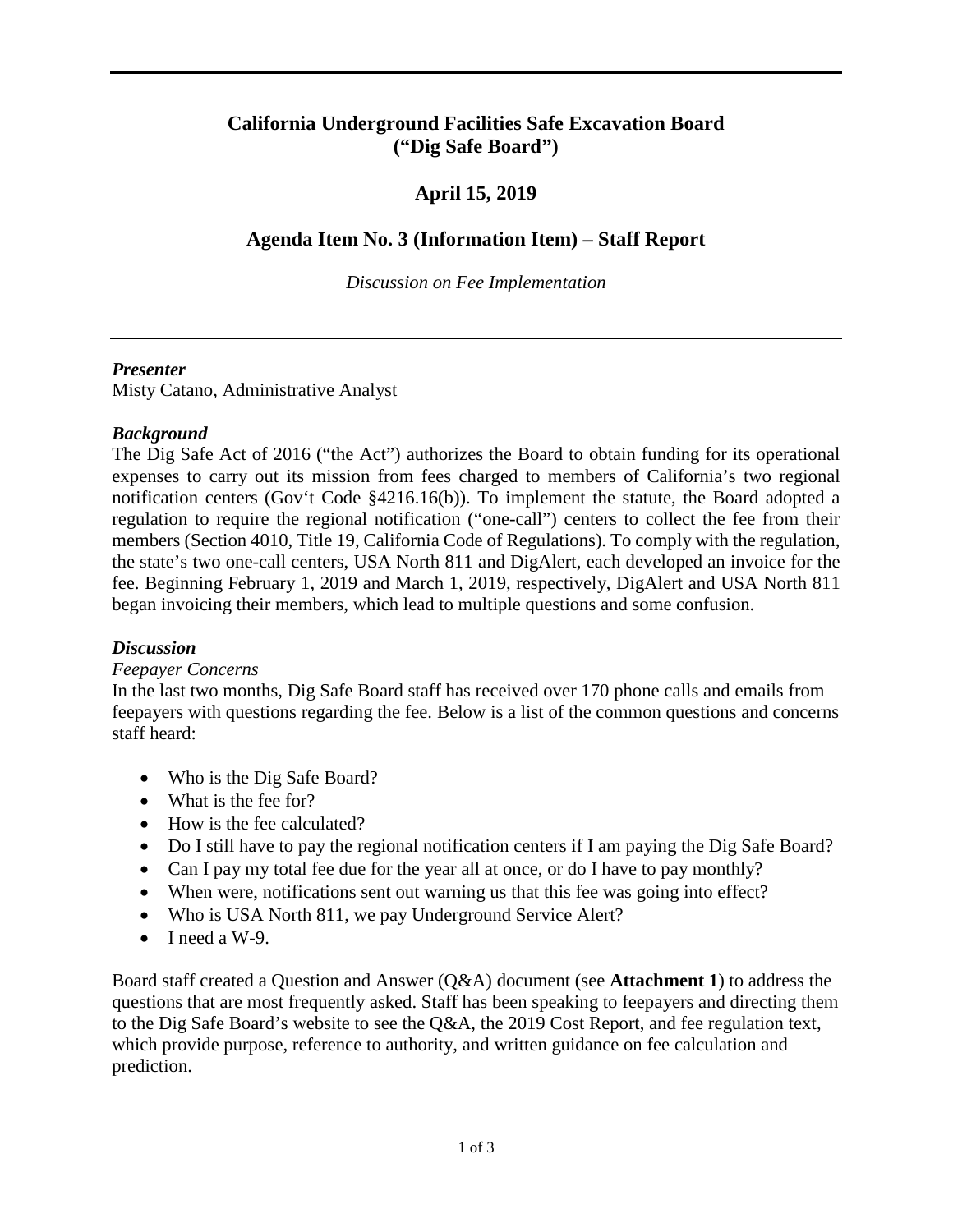#### *Outreach*

 date contact information, counseled staff that many members would be surprised by the fee webconference to introduce the fee to one-call center members and answer their questions, followed by notification in June of the fee rulemaking, as required by the state's Administrative Procedures Act. Of the approximately 2,100 members of USA North 811 and DigAlert, staff Both one-call centers, based on their experience and their difficulties in being provided up-toregardless of the effort of outreach. The Board's outreach consisted of a May 22, 2018 received approximately 400 bounce-backs. It is not clear, however, that out-of-date contact information was a contributing cause to the subsequent feepayer confusion, as approximately 35% of the 2,100 members do not receive at least 200 ticket transmissions a year—the threshold for whether one is assessed a fee (19 CCR  $\S$  4010(a)(1)).

 Staff also reached out directly to the California Water Association (CWA), the Association of California Water Agencies (ACWA), the California Water and Environment Association, the California State Association of Counties (CSAC), and the League of California Cities (CLC), asking that they inform their members about the upcoming fee. Additionally, the following associations have representatives who receive emails noticing Board meetings and agendas: CWA, ACWA, CSAC, CLC, the California Cable and Telecommunications Association, the California Communications Association, the California Independent Telephone Companies, the Western States Petroleum Association, the California Association of Sanitation Agencies, and the California Municipal Utilities Association.

The one-call centers provided their own outreach. DigAlert, who bills members monthly, provided information on member invoices several months in advance of January 1, 2019 to notify them of the new fee and provided staff contact information. USA North 811, who invoices most of its members annually, provided its members a letter in November informing them of the center's 2019 budget and Board fees.

#### *Invoices Provided*

 Regulation specifies the required information that must be reflected on the invoices issued from the regional notification centers to feepayers (19 CCR  $\S$  4010(a)(1)). The first round of invoices request transmissions in the previous calendar year, the Board's operational expenses for the was not consistent with what is required per the regulation (see **Attachments 2 & 3**), lacking one of more of the following pieces of information: total number of locate request transmissions received by the member in the previous calendar year, the statewide total number of locate current calendar year

 Staff has found that a due date and information regarding a 5% late payment penalty—one or more of which being initially absent on the invoices—would be a beneficial addition in assuring that members understand what is considered to be timely payment and the consequences of untimely payment.

 By updating the invoices to reflect this information the one-call centers could provide feepayers the ability to see how their fee was calculated and understand what is considered timely payment.

#### *Billing Schedule*

 The one-call centers invoice their members on different schedules. DigAlert currently sends monthly invoices, while USA North 811 allows feepayers to choose their billing cycle: monthly, annually (calendar year), or annually (fiscal year, July-June). DigAlert sent its first Dig Safe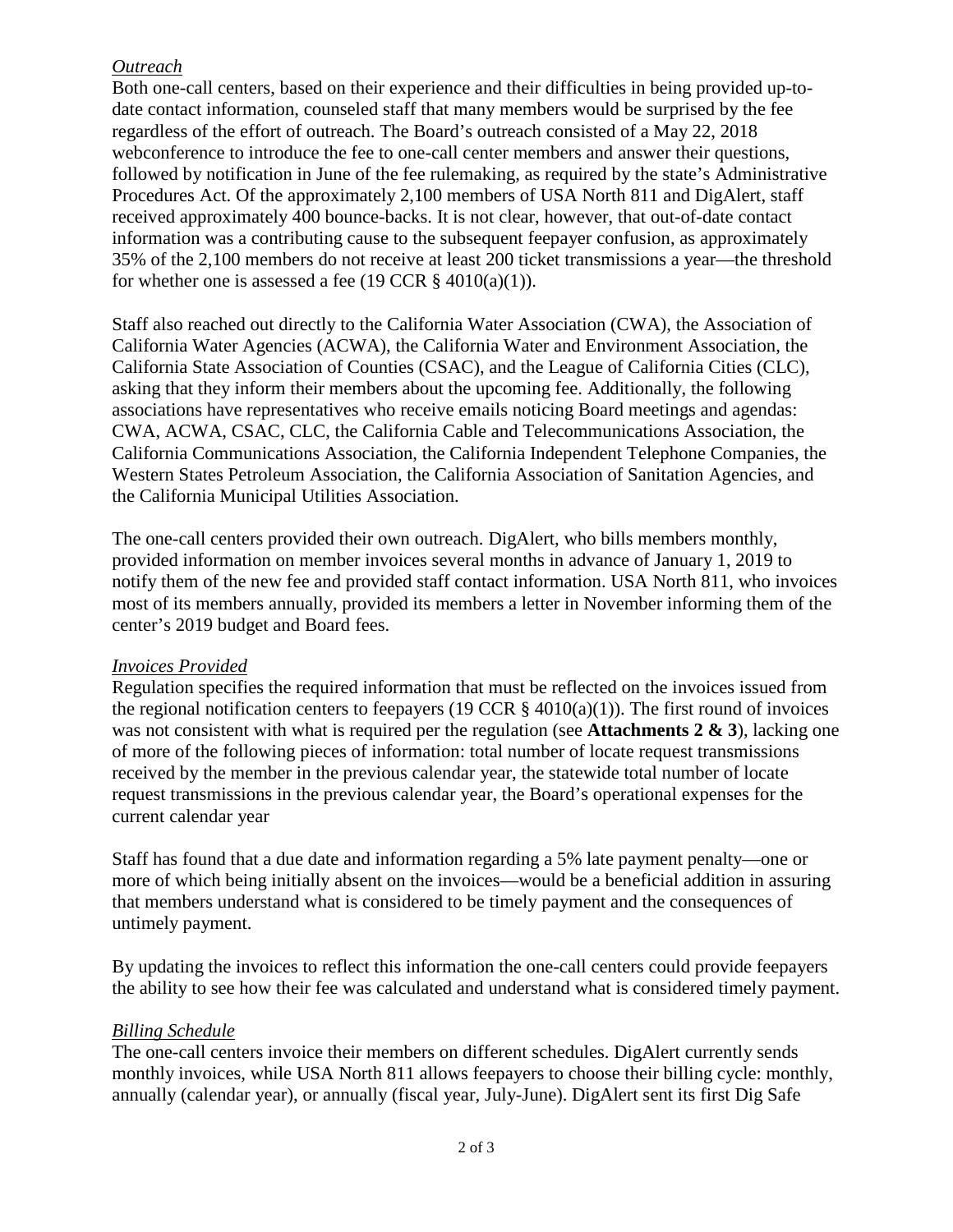Board invoice February 1, 2019 to their members. USA North 811 sent the fee invoice for all its members March 1, creating confusion amongst feepayers normally billed on a fiscal year basis in July. The regulation was intended to make payment simple and straightforward to one-call center Reasons states that: members, and had initially envisioned—but did not require—that the fee be assessed as a line item on one-call center members' existing invoices. The regulation's Initial Statement of

"The regional notification centers will apply the fee on bills sent to their members. Using the existing billing system prevents confusing regional notification center members with sending two payments to two different sources. It allows members to pay using their accustomed payment method and billing cycle."

Staff and the one-call centers continue to work together to improve clarity and simplicity for feepayers.

#### *Recommendation*

Staff recommends the Board ask staff and one-call center representatives their opinions on the one-call centers doing the following:

- • Provide members with contact information on or associated with invoices to answer nature of the fee, including its calculation, what the fee is for, and how one may predict technical billing questions (to whom to send the check, payment methods & frequencies, etc.), while still clarifying that Dig Safe Board staff will answer questions related to the one's fee in future years.
- Consider the extent to which they can standardize the invoice they use.
- • Send the fee invoice created for the Dig Safe Board fee concurrent with their invoices for membership fees, one the same billing cycle, so that members see both at the same time.
- • Place a due date on the invoice so that members understand what is considered timely payment and Board staff can use that date if it needs to try to collect payment from a member directly, including, if necessary, the 5% late payment penalty.

 *Attachments:* Q & A created by Dig Safe Board Staff DigAlert Corrected Sample Invoice USA North 811 Sample Invoice DigAlert Initial Sample Invoice DigAlert Sample Credit Balance Invoice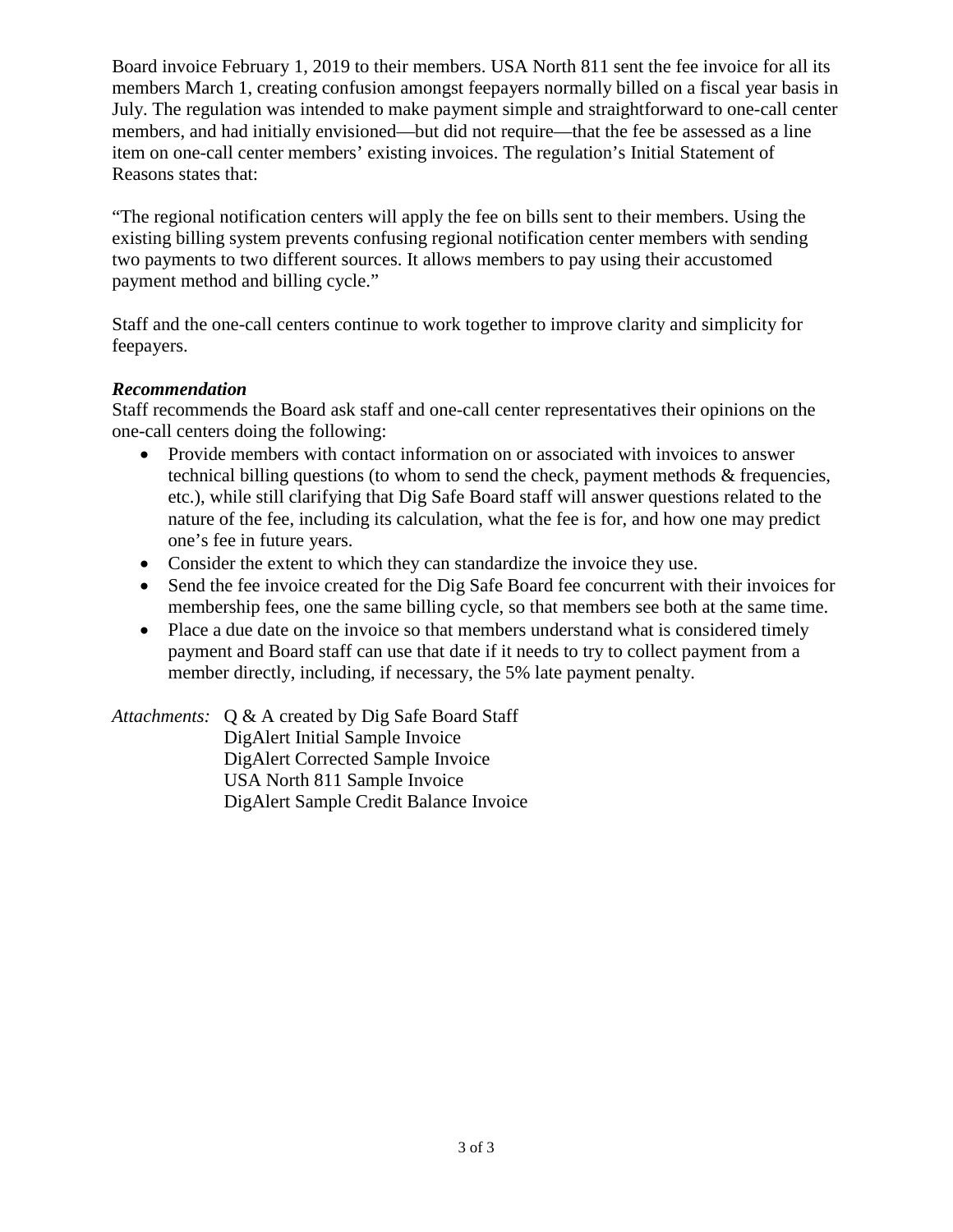

## Dig Safe Board Fee Regulation Frequently Asked Questions

#### Q. **Who is the Dig Safe Board?**

We are a new regulatory and investigatory Board created to improve public and worker safety in We are a new regulatory and investigatory Board created to improve public and worker safety in<br>California. We were created by the Dig Safe Act of 2016, following two deadly explosions in<br>California's Central Valley in 2015 California's Central Valley in 2015. We are responsible for coordinating the state's education, developing safety standards, investigating dig-in accidents, enforcing violations of the Dig Safe Law, and making enforcement recommendations to the Contractors State License Board, the Public Utilities Commission, and the Office of the State Fire Marshal.

Why does it say Underground Facilities Safe Excavation Board and Dig Safe Board on my **invoice? Are they different agencies?** 

No. The Underground Facilities Safe Excavation Board is our official name, but we chose to No. The Underground Facilities Safe Excavation Board is our official name, but we chose to create an informal title, "The Dig Safe Board", in an effort to ensure name recognition and maintain that recognition among our sta maintain that recognition among our stakeholders and the public.

#### Q. **What is this fee for?**

It's a new state regulatory fee that will be used to fund the Dig Safe Board's daily operations. It's a new state regulatory fee that will be used to fund the Dig Safe Board's daily operations.<br>Government Code 4216.16 (b) authorizes the Board to levy this fee on the members of<br>California's one call centers using the s California's one call centers using the same method the one call centers use to fund their operations. Both USA North 811 and DigAlert charge members a fee based on the number of locate requests those members receive each year.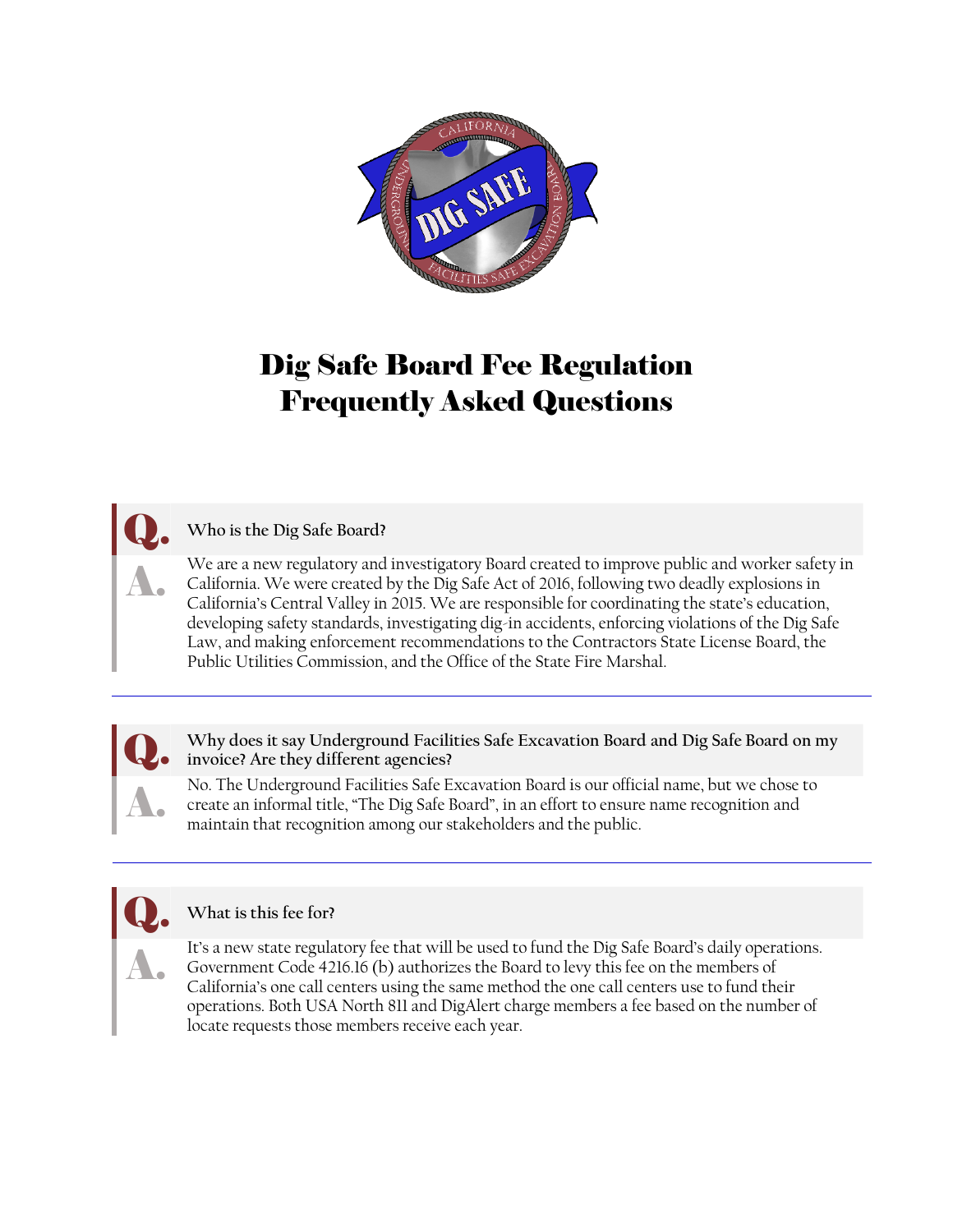

#### Q. **How is the fee calculated?**

The Dig Safe Board's fee is calculated based on the number of member locate request received, The Dig Safe Board's fee is calculated based on the number of member locate request received,<br>divided by the statewide total of locate requests and multiplied by the Board's operational<br>expenses as depicted in the equation expenses as depicted in the equation below:

> $\overline{a}$  $\textit{Fee} = \frac{\textit{member} \text{ locate request} \text{ transmissions} \text{ (previous year)}}{\textit{statewide} \text{ locate request} \text{ transmissions} \text{ (previous year)}} \textit{x} \textit{Board} \text{ operational expenses} \text{ (current year)}}$



# Q. **Do I still have to pay the one call center if I am paying the Dig Safe Board?**

Yes. The Dig Safe Board fee is an additional fee one call center members will have to pay each year moving forward.



Can I pay my annual Dig Safe Board fee all at once, instead of making monthly payments?

 **Safe Board fee, or do I need to make two separate checks?**  Can I make out one check for the one call center for both my membership fee and the Dig

Yes. Both USA North 811 and DigAlert will allow members to make out one check to cover<br>Both the Dig Safe Board fee and USA North/DigAlert's membership fee. Both the Dig Safe Board fee and USA North/DigAlert's membership fee.



Does the Dig Safe Board have a Form W-9 it can provide to allow me to add the Board as a **vendor for payments?** 

We do, but you do not need it to pay this fee. Instead you will use the Form W-9 information We do, but you do not need it to pay this fee. Instead you will use the Form W-9 information<br>you have on file from DigAlert and/or USA North 811 to pay the Dig Safe Board fee. The one call<br>centers are collecting the money centers are collecting the money on the Board's behalf.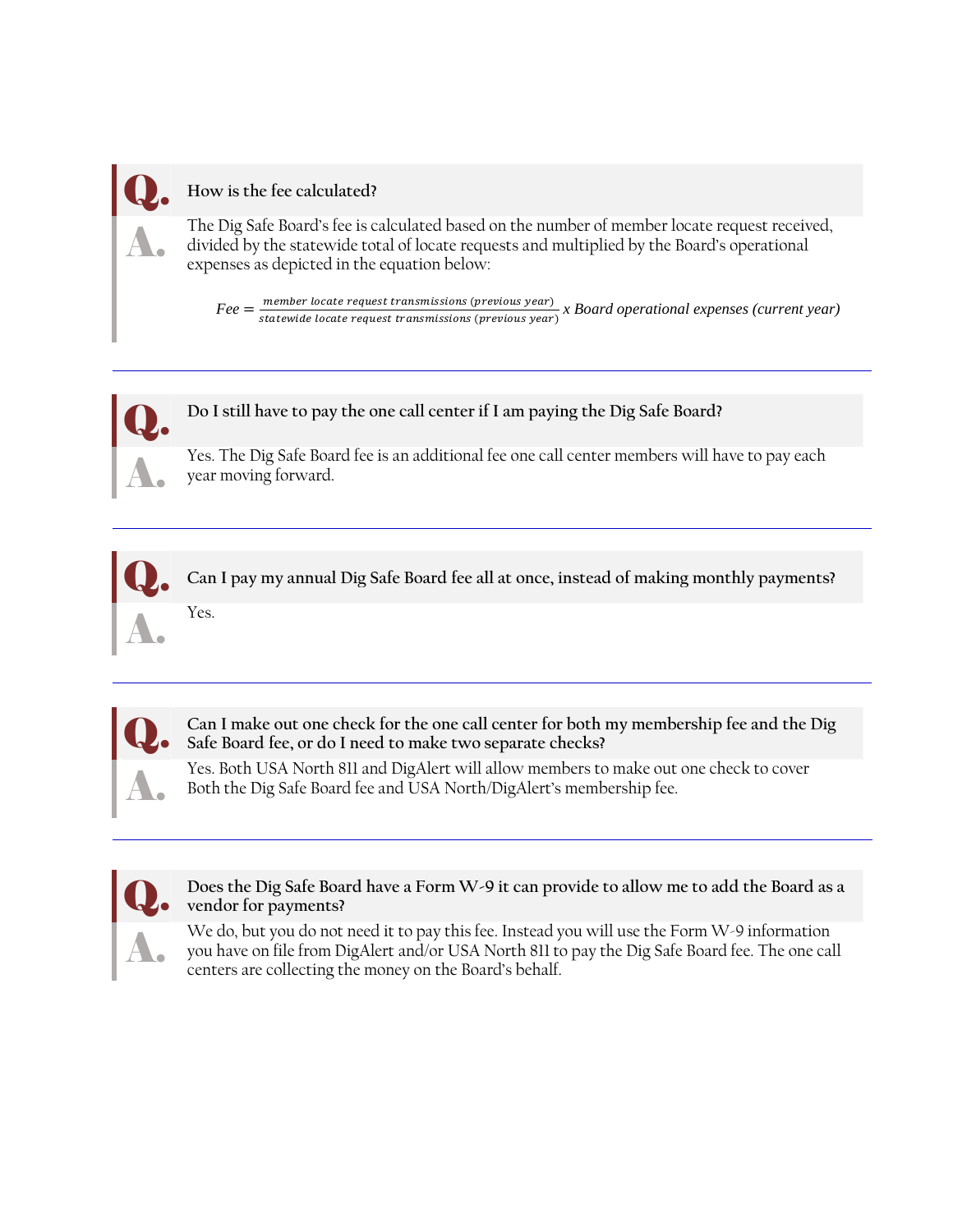

#### When were notifications sent out warning me that this fee was going into effect?

The Dig Safe Board began notifying one call center members about the fee in May of 2018 using The Dig Safe Board began notifying one call center members about the fee in May of 2018 using<br>the contact information you provided to the one call centers. If you never received the Board's<br>notification you should call the notification you should call the one call centers and update your contact information using the phone numbers provided. USA North 811: 952-222-6501, DigAlert: 951-808-8100.

 *For more information about the Dig Safe Board's fee, please refer tothe* [2019CostReport](https://digsafe.fire.ca.gov/media/1954/dig-safe-board-2019-cost-report.pdf)*. If you have any further questions you may contact the Board at (916) 568-3800.*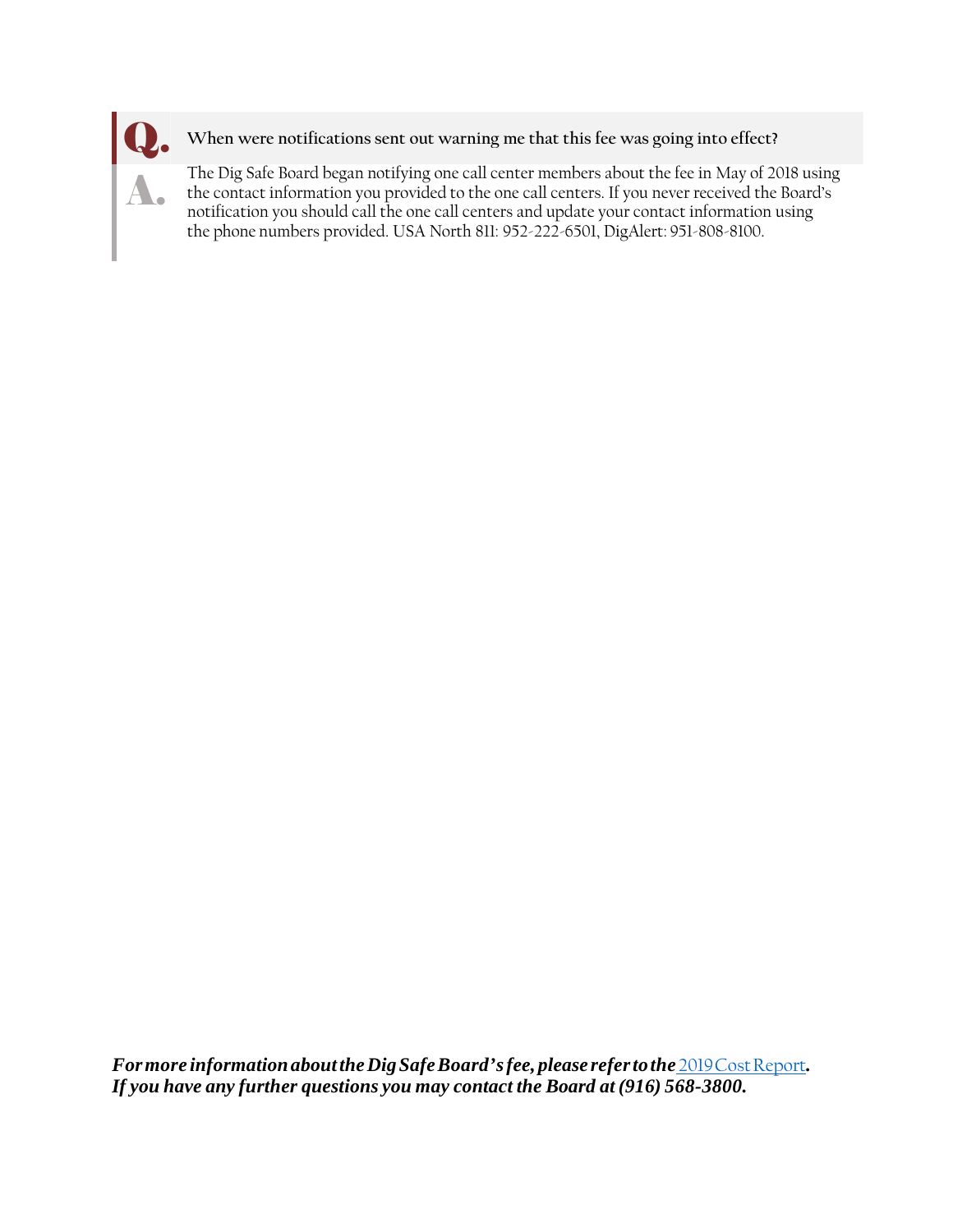## California Underground Facilities Safe Excavation Board and the state of the state of the state of the state of the state of the state of the state of the state of the state of the state of the state of the state of the state of the state of the state of t

2/1/2019 Invoice # 18dsbfee404

Company Name **Member Code** Address City, State Zip Attn:

| <b>Description</b>                                                                                                                                                                                                                                                                                                                                                                        | <b>Total Fees for 2018</b> | <b>Monthly</b> |
|-------------------------------------------------------------------------------------------------------------------------------------------------------------------------------------------------------------------------------------------------------------------------------------------------------------------------------------------------------------------------------------------|----------------------------|----------------|
| California State Fee for Regulatory Costs*<br>*Pursuant to Government Code Section 4216.16 and<br>implementing regulations under Division 4 of Title 19<br>of the California Code of Regulations, each member<br>of a regional notification center is required to pay a<br>fee for regulatory costs to the California Underground<br>Facilities Safe Excavation Board ("Dig Safe Board"). | 264,625.47                 | 22,052.12      |
| This is the 1st of 12 invoices for the Dig Safe<br>Board fees based on your 2018 billable tickets<br>(new, re-marks & updates).<br>If you have questions on this invoice, contact<br>the Dig Safe Board at 916-568-3800                                                                                                                                                                   |                            |                |
|                                                                                                                                                                                                                                                                                                                                                                                           | <b>Monthly Total Due</b>   | \$22.052.12    |

--------------------------------------------- *Month/y Total Due \$22,052.12*  Detach remittance and return with your check made payable to **Underground Service Alert of Southern California** 

REMITTANCE NET AND REMITTANCE REMITTANCE

Invoice# 18dsbfee404

Date:

Amount Due: \$22,052.12

Amount Enclosed:

Dig Safe Board c/o Underground Service Alert/SC PO Box 77070 Corona, CA 92877-0102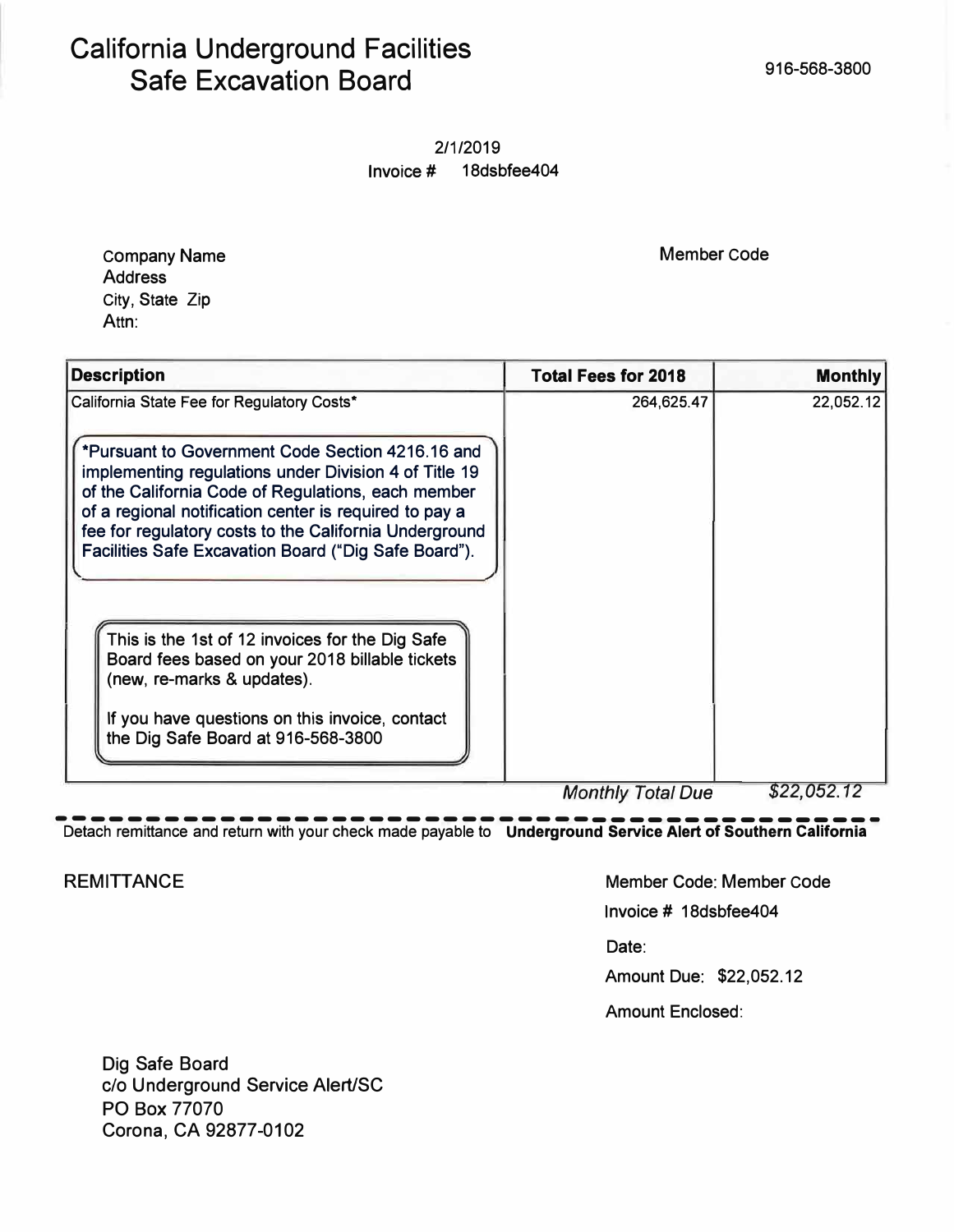#### 4/1/2019 Invoice # 18dsbfee1222

ACS (Vend 00246560)/Conduent ACS 606 S Olive St Ste 2300 Los Angeles, CA 90014 Todd Redmo Burnett

**Description Billable Tickets \*\*** | 2018 Total Fees | Monthly California State Fee for Regulatory Costs\* Dig Safe Board Operational Expenses - \$7,000,000 Total 2018 Statewide Billable Tickets - 12,183,298 2,121 1,218.64 101.55

*Monthly Total Due \$101.55* 

\*\* 2018 Total Billable Tickets: New, Re-Marks and Updates\*\*

*r*  \*Pursuant to Government Code Section 4216.16 and implementing regulations under Division 4 of Title 19 of the California Code of Regulations, each member of a regional notification center is required to pay a fee for regulatory costs to the California Underground Facilities Safe Excavation Board ("Dig Safe Board").

Frequently Asked Questions about the Dig Safe Board Fee Regulations can be found at<br>https://digsafe.fire.ca.gov/media/1947/dig-safe-board-fee-faqs.pdf<br>Detach remittance and return with your check made payable to Undergroun Frequently Asked Questions about the Dig Safe Board Fee Regulations can be found at https://digsafe.fire.ca.gov/media/1947/dig-safe-board-fee-faqs.pdf

Detach remittance and return with your check made payable to **Underground Service Alert of Southern California**

**REMITTANCE** 

#### Member Code: ACS

Invoice # 18dsbfee1222 Date:

Amount Due: \$101.55

Amount Enclosed:

Dig Safe Board c/o Underground Service Alert/SC PO Box 77070 Corona, CA 92877-0102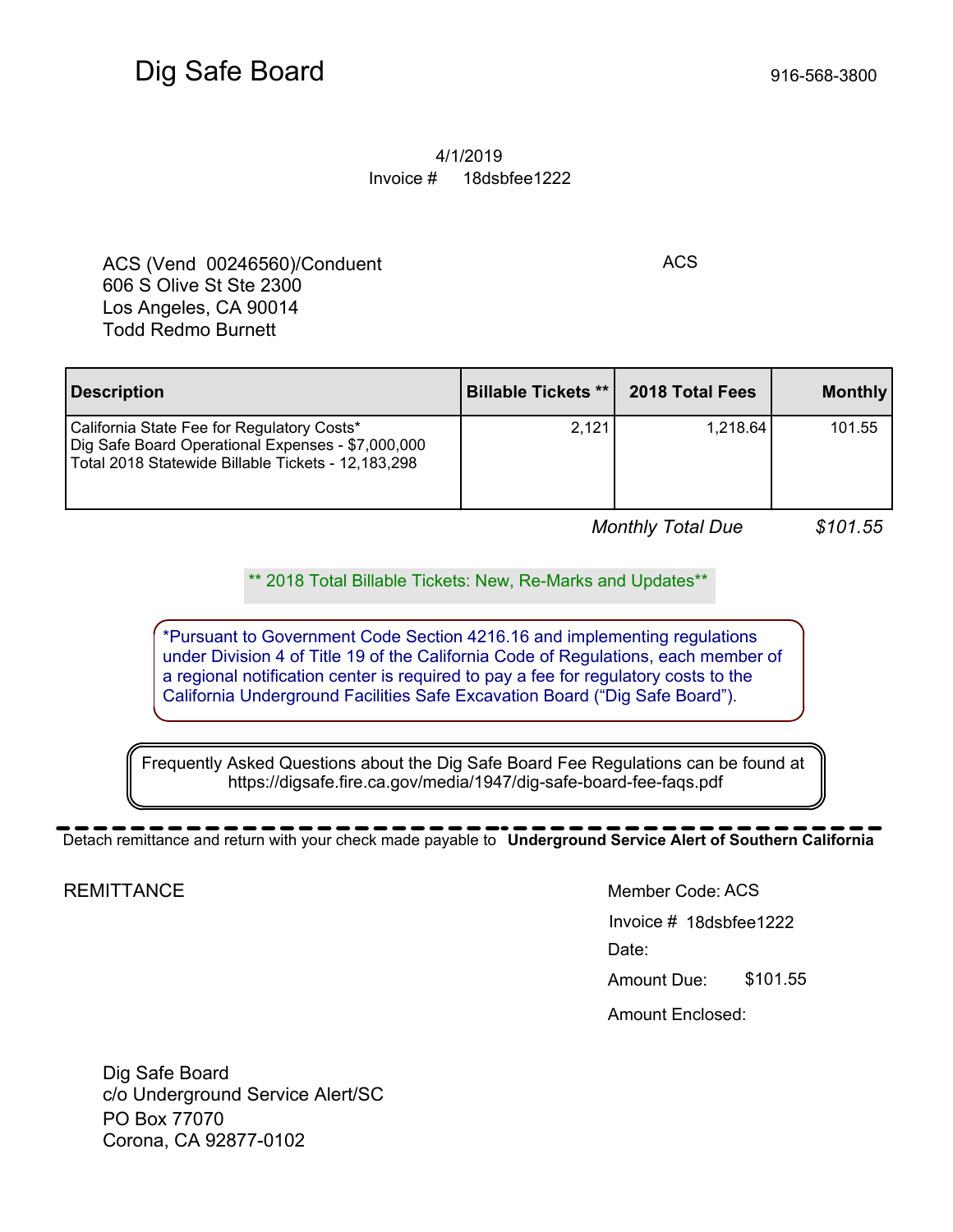## State of California **Invoice**

California Underground Facilities Safe Excavation Board (DIG SAFE BOARD)

> Concord, CA 94520-1122 C/O USA North 811 4005 port Chicago Hwy, Ste 100

Bill To

Utility Company ATTN: JOHN ADAMS<br>Northern California

| <b>Account Number</b> |  |
|-----------------------|--|

123467890

| Terms         |  |
|---------------|--|
| <b>NET 30</b> |  |

| Description                                                                                                                                                                                                                                                                                                                                                       | No. of Tickets | Amount   |  |
|-------------------------------------------------------------------------------------------------------------------------------------------------------------------------------------------------------------------------------------------------------------------------------------------------------------------------------------------------------------------|----------------|----------|--|
| California State Fee for Regulatory Costs*                                                                                                                                                                                                                                                                                                                        | 1,562          | 897.46   |  |
| *Pursuant to Government Code<br>Section 4216.16 and<br>implementing regulations under<br>Division 4 of Title 19 of the<br>California Code of Regulations.<br>Each member of a regional<br>notification center is required to<br>pay a fee for regulatory costs to<br>the California Underground<br><b>Facilities Safe Excavation Board</b><br>("Dig Safe Board"). |                |          |  |
| Please make your check payable to:                                                                                                                                                                                                                                                                                                                                | <b>Total</b>   | \$897.46 |  |
| <b>USA North 811</b><br>for the<br>Benefit of Dig Safe Board                                                                                                                                                                                                                                                                                                      |                |          |  |
| Remit to:<br>Dig Safe Board                                                                                                                                                                                                                                                                                                                                       |                |          |  |

Dig Safe Board C/O USA North 811 4005 Port Chicago Hwy, Ste 100 Concord, CA 94520-1122

| Date      | Invoice $#$   |  |
|-----------|---------------|--|
| 2/13/2019 | 1234562019DIG |  |